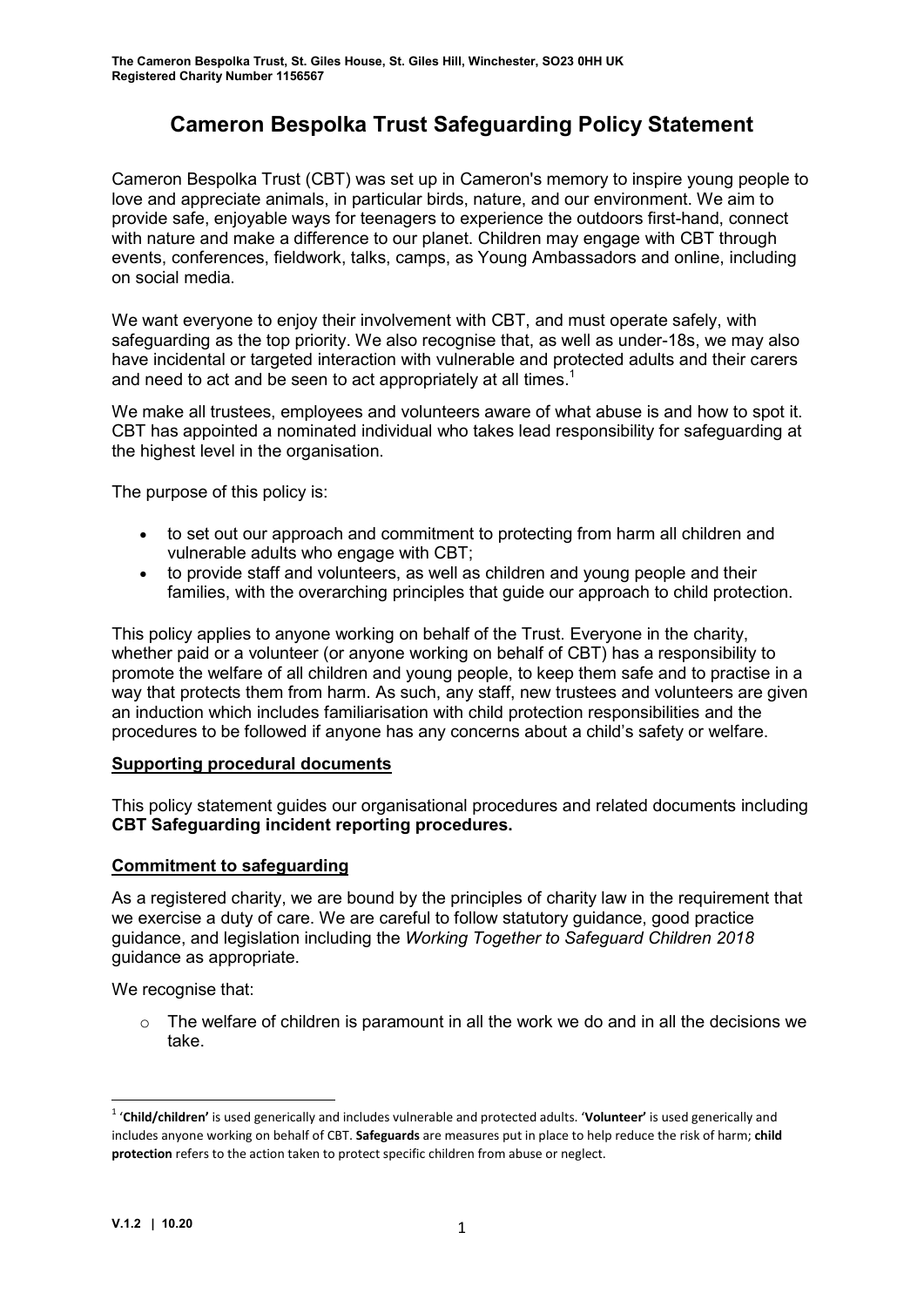- $\circ$  We believe that children and young people should never experience abuse of any kind. (Types of abuse and harm which may be encountered include physical, sexual, emotional, psychological, neglect, radicalisation, discrimination, and financial abuse);
- $\circ$  We have a duty to keep children safe and to operate in a way that protects them at all times;
- o All children, beneficiaries, supporters, employees and volunteers (regardless of age, disability, gender reassignment, medical status, race, religion or belief, sex, or sexual orientation) have an equal right to protection from all types of harm or abuse;
- $\circ$  Some children are additionally vulnerable because of the impact of previous experiences, their level of dependency, communication needs or other issues;
- $\circ$  We believe a child-centred approach is fundamental to safeguarding and promoting the welfare of every child, whilst working in partnership with children, their parents, carers and other agencies and being aware of any individual additional needs.

We will seek to keep children and young people safe by:

- o Valuing, listening to and respecting them;
- $\circ$  Ensuring that we provide a safe physical environment for children, staff and volunteers;
- $\circ$  Building a safeguarding culture where staff and volunteers, children, young people and their families, treat each other with respect and are comfortable about sharing concerns;
- o Appointing a Designated Safeguarding Lead (DSL) for children and young people and a lead trustee for safeguarding;
- $\circ$  Producing safeguarding and child protection procedures in line with best practice and making sure all staff and volunteers understand and follow these;
- o Providing effective training and support for staff and volunteers to know about and follow our policies, procedures and behaviour codes confidently and competently;
- o Recruiting and selecting staff and volunteers safely, ensuring all necessary checks are made;
- o Recording, storing and using information professionally and securely, in line with data protection legislation and guidance. (More information may be found in the CBT Privacy Policy.)

We commit to:

- o Sharing information about safeguarding practice with children and their families so that they know about CBT's policies and what to do if they have a concern;
- $\circ$  Using our safeguarding procedures to share concerns and relevant information with agencies who need to know;
- $\circ$  Using our procedures to manage any allegations against staff and volunteers appropriately;
- o Creating and maintaining an anti-bullying environment and ensuring that we have a structure to help us deal effectively with any bullying that does arise;
- o Ensuring that we have effective complaints and reporting measures in place;
- o Dealing with all allegations, suspicions and concerns swiftly, fairly and appropriately.

## Procedures for reporting and recording any concerns

If you have a safeguarding concern, make a written note of it as detailed in our procedures. Any breaches of this policy must be reported to CBT's DSL (Corinne Cruickshank) in the first instance.